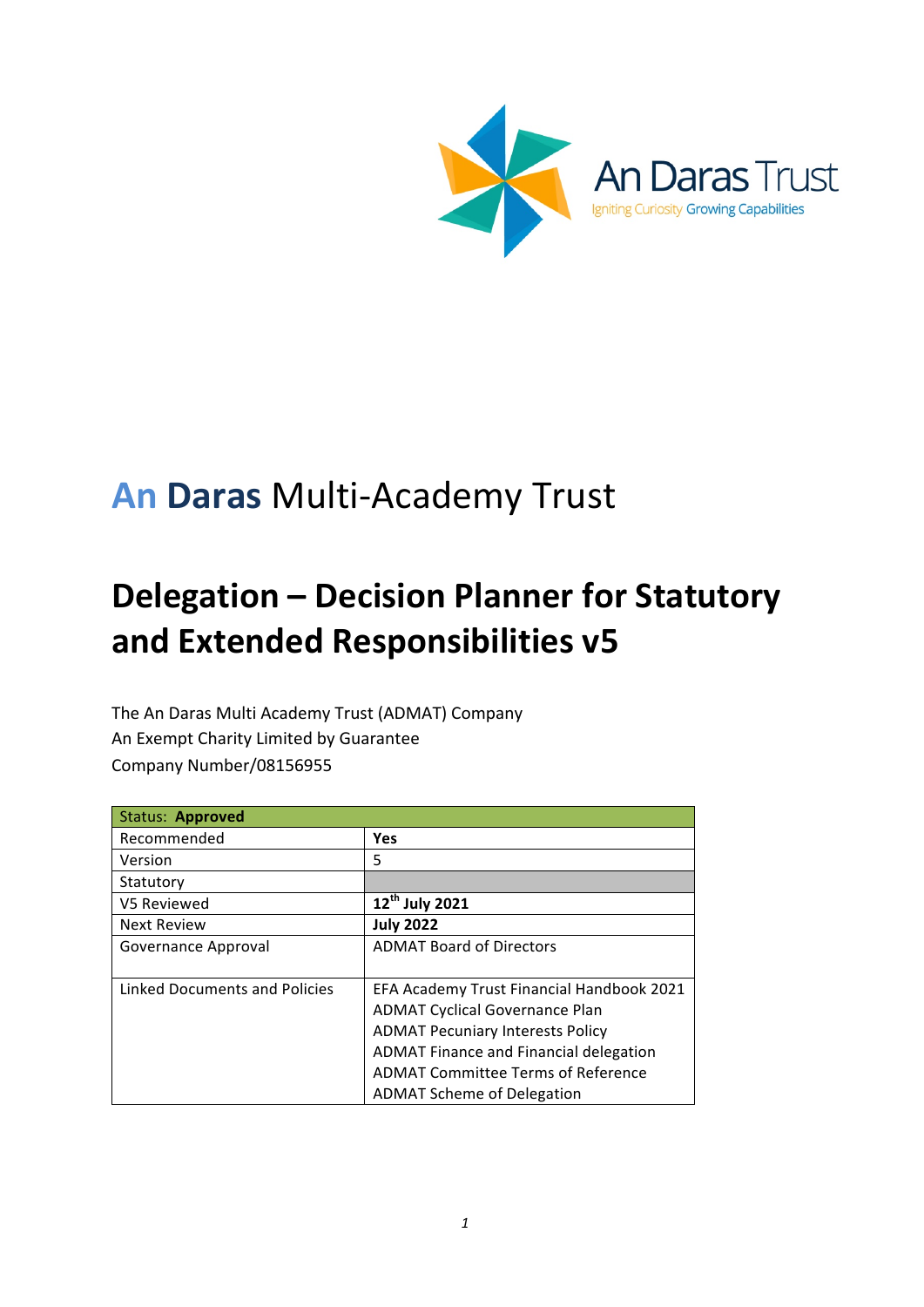

## An Daras Multi Academy Trust

## **ADMAT Delegation - Decision Planner 2021-2022**

**Part A - Decision Planner for Statutory Responsibilities – Delegation**

**Part B - Decision Planner for Church Variation – Delegation** 

**Part C - Decision Planner for Central MAT/LGAB Additional Responsibilities - Delegation** 

**Part D** – Decision Planner for Central MAT/School Extended Health and Safety – Delegation

#### **Part E – MAT Finance Delegation**

A well organised Board of Directors can spread its statutory workload by setting up sub-committees and delegating tasks to these committees, or in some instances to individuals. This delegation planner covers legal responsibilities pertaining to the academy schools within ADMAT.

The Board of Directors are accountable in law for all major decisions about the trust and its future. However, this does not mean that they are required to carry out all the work themselves. For example; Boards of Directors have a responsibility to ensure that their academies have a pay policy, but they would not be expected to draft it themselves. This task can be delegated to a member of the academy staff or a small designated group of directors and/or local governors; alternatively the Board can adopt model policies. The Board will then discuss and amend/endorse and adopt the policy as necessary.

It is important to remember that the Board of Directors, its committees and the Local Governing Advisory Boards (LGB) do not represent constituencies. For example: Parent governors do not represent the parents, the staff governors do not represent the staff. Each director or local governor has equal voting weight within their delegated responsibilities. The Chair of the Board or Chair of Local Governors will have a casting vote if required.

This planner shows to which level the ADMAT Board of Directors have legally delegated their main functions to committees and individuals.

These delegated responsibilities and/or resulting decisions made by the committees may be subject to change by the full Board of Directors.

Committees and local governors must remember that although decisions may be delegated, the Board of Directors as a whole remains responsible for any decision made under that delegation.

#### **Decision Level Key**

Level 1: Full Board of Directors (F) Level 2: Committee of the Directors (e.g. TLA, LGB) Level 3: Individual Director (I) Level 4: Chief Executive Officer (E)  $\checkmark$  Indicates level required by ADMAT Board of Directors.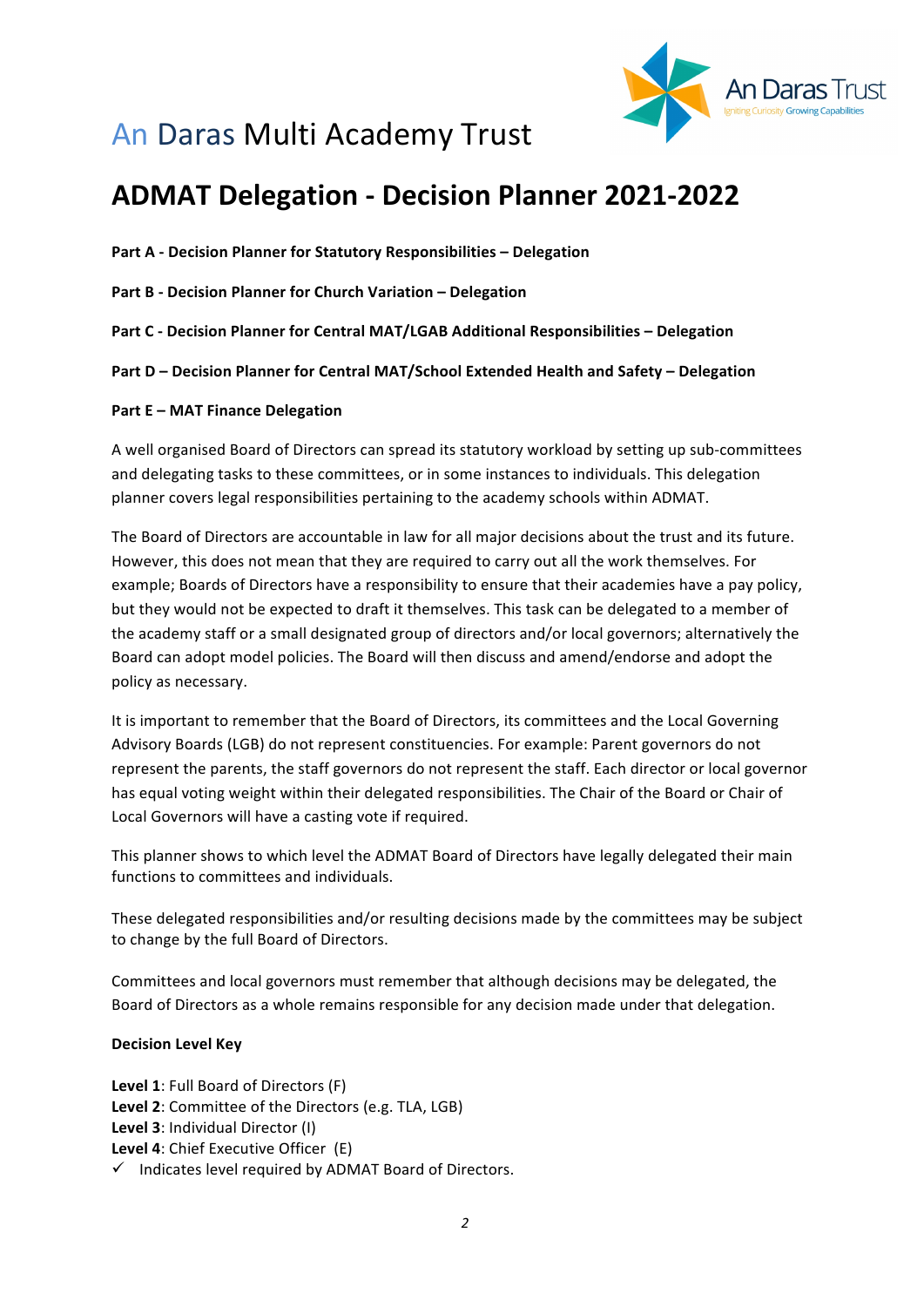**Column blank**: Action could be undertaken by this level. **Column blocked off:** Function cannot be legally carried out at this level.

### **Part A – Decision Planner for Statutory Responsibilities – Delegation**

| <b>PART A</b>   | <b>Decision Planner for Statutory Responsibilities - Delegation</b> |                                               |              |                       |                         |              |  |
|-----------------|---------------------------------------------------------------------|-----------------------------------------------|--------------|-----------------------|-------------------------|--------------|--|
| <b>Function</b> | Code                                                                | Task/area of responsibility                   |              | <b>Decision Level</b> |                         |              |  |
|                 |                                                                     | <b>Committee Key</b>                          | $\mathbf{1}$ | $\overline{2}$        | $\overline{\mathbf{3}}$ | 4            |  |
|                 |                                                                     | $F = Full Board$                              | (F)          | (Au)                  | (1)                     | (E)          |  |
|                 |                                                                     | $Au = Audit$                                  |              | (FSD)                 |                         |              |  |
|                 |                                                                     | FSD = Finance and Strategic Growth            |              | (RSS)                 |                         |              |  |
|                 |                                                                     | <b>RSS = Resources and Staffing</b>           |              | (TLA)                 |                         |              |  |
|                 |                                                                     | TLA = Teaching, Learning and Achievement      |              | (LGB)                 |                         |              |  |
|                 |                                                                     | LGB = Local Governing Board                   |              |                       |                         |              |  |
| <b>Budget</b>   | 1.                                                                  | Approve first formal annual budget            | ✓            |                       |                         |              |  |
|                 |                                                                     | plan and all annual/3 year budgets            |              |                       |                         |              |  |
|                 |                                                                     | thereafter                                    |              |                       |                         |              |  |
|                 | 2.                                                                  | Appoint external auditors to produce          | $\checkmark$ |                       |                         |              |  |
|                 |                                                                     | annual company accounts for                   |              |                       |                         |              |  |
|                 |                                                                     | independent audit (upon Members'              |              |                       |                         |              |  |
|                 |                                                                     | approval)                                     |              |                       |                         |              |  |
|                 | 3.                                                                  | Monitor monthly expenditure                   |              |                       | $\checkmark$            | ✓            |  |
|                 | 4.                                                                  | <b>Establish a Charging and Remissions</b>    |              | $\checkmark$          |                         |              |  |
|                 |                                                                     | Policy                                        |              | (FSD)                 |                         |              |  |
|                 | 5.                                                                  | <b>Establish Asset Control and Accounting</b> |              | $\checkmark$          |                         |              |  |
|                 |                                                                     | Policy                                        |              | (Au)                  |                         |              |  |
|                 | 6.                                                                  | Establish Risk Management Policy              |              | ✓                     |                         |              |  |
|                 |                                                                     |                                               |              | (Au)                  |                         |              |  |
|                 | 7.                                                                  | Establish a MAT and individual school         |              | $\checkmark$          |                         |              |  |
|                 |                                                                     | <b>Risk Register</b>                          |              | (Au)                  |                         |              |  |
|                 |                                                                     |                                               |              | LGB)                  |                         |              |  |
|                 | 8.                                                                  | Ensure procedures for safeguarding of         |              | ✓                     |                         |              |  |
|                 |                                                                     | funds are in operation                        |              | (Au)                  |                         |              |  |
|                 | 9.                                                                  | Enter into contracts above determined         |              |                       |                         |              |  |
|                 |                                                                     | limits (BoD to agree financial limits and     |              | (FSD)                 |                         |              |  |
|                 |                                                                     | delegation)                                   |              |                       |                         |              |  |
|                 | 10.                                                                 | Appoint Responsible Officer                   | $\checkmark$ |                       |                         |              |  |
| <b>Staffing</b> | 11                                                                  | Executive Head Teacher appointment -          | ✓            |                       |                         |              |  |
|                 |                                                                     | panel selection                               |              |                       |                         |              |  |
|                 | 12.                                                                 | Head of School appointment - panel            |              | $\checkmark$          |                         |              |  |
|                 |                                                                     | selection (including Assistant Heads)         |              | (RSS)                 |                         |              |  |
|                 |                                                                     | (Assistance from LGB)                         |              | (LGB)                 |                         |              |  |
|                 | 13.                                                                 | Teacher appointments including                |              | $\checkmark$          |                         | $\checkmark$ |  |
|                 |                                                                     | specific middle leaders ie KS1                |              | (LGB)                 |                         |              |  |
|                 | 14.                                                                 | Non-Teaching school appointments              |              | $\checkmark$          |                         | $\checkmark$ |  |
|                 |                                                                     |                                               |              | (LGB)                 |                         |              |  |
|                 | 15.                                                                 | Agree annual Pay Policy                       |              | $\checkmark$          |                         |              |  |
|                 |                                                                     |                                               |              | (FSD)                 |                         |              |  |
|                 | 16.                                                                 | Pay decisions and discretions                 |              | $\checkmark$          |                         |              |  |
|                 |                                                                     |                                               |              | (FSD)                 |                         |              |  |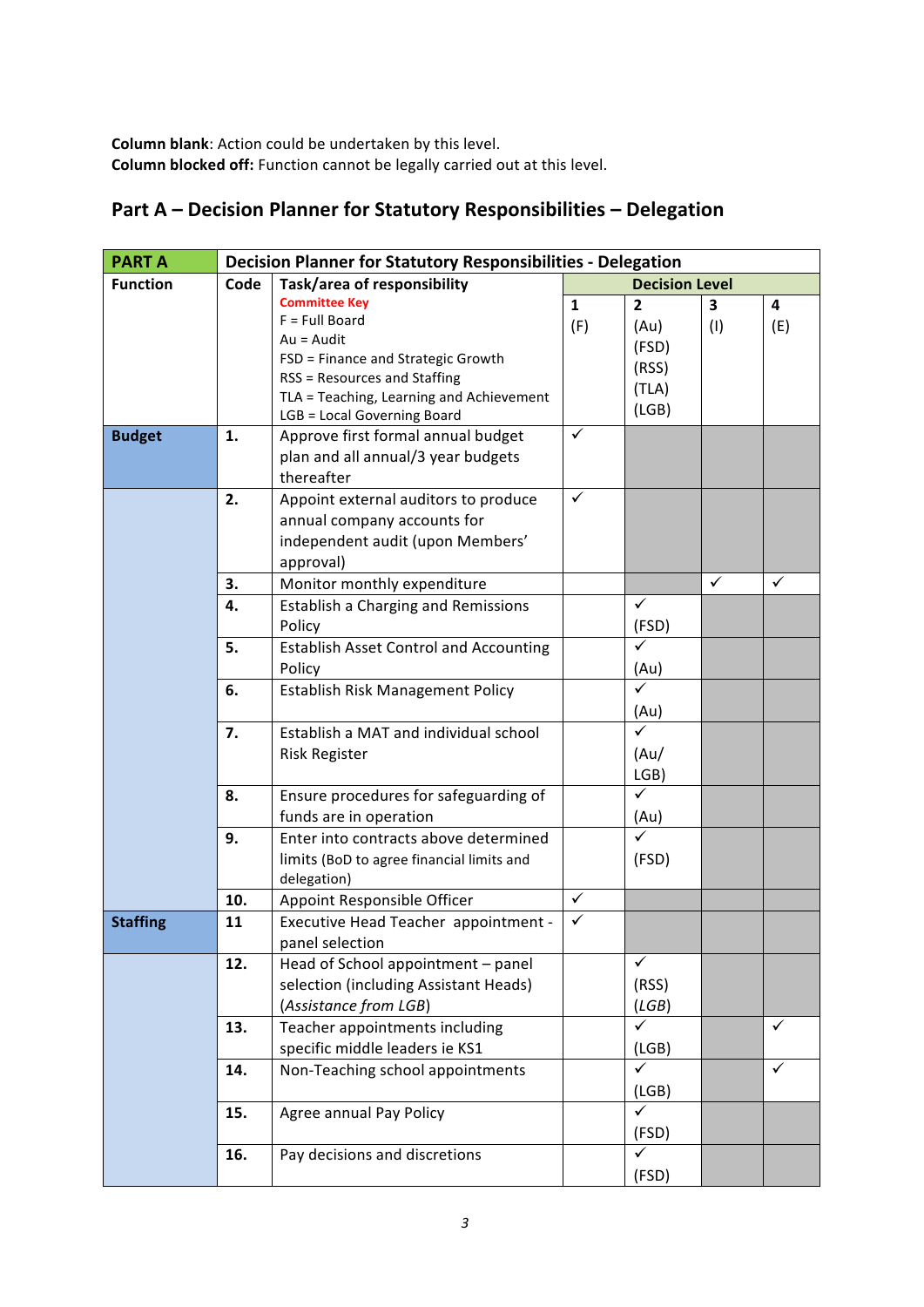|                    | 17. | Establishing disciplinary and capability |              | $\checkmark$ |   |
|--------------------|-----|------------------------------------------|--------------|--------------|---|
|                    |     | procedures                               |              | (RSS)        |   |
|                    | 18. | Dismissal of Executive Head Teacher      |              | $\checkmark$ |   |
|                    |     |                                          |              | (RSS)        |   |
|                    | 19. | Dismissal of Head of School              |              | $\checkmark$ |   |
|                    |     |                                          |              | (RSS)        |   |
|                    | 20. | Suspension of Executive Head Teacher     |              | ✓            |   |
|                    |     |                                          |              | (RSS)        |   |
|                    | 21. | Suspension of Head of School             |              | ✓            |   |
|                    |     |                                          |              | (RSS)        |   |
|                    | 22. | Ending suspension of Executive Head      |              | $\checkmark$ |   |
|                    |     | Teacher                                  |              | (RSS)        |   |
|                    | 23. | Ending suspension of Head of school      |              |              |   |
|                    |     |                                          |              | (RSS)        |   |
|                    | 24. | Determining individual                   | $\checkmark$ | ✓            |   |
|                    |     | academy/school staffing structures       |              | (RSS)        |   |
|                    | 25. | Determining dismissal payments or        |              | $\checkmark$ |   |
|                    |     | early retirement or redundancy           |              | (RSS)        |   |
|                    |     | payments                                 |              |              |   |
| <b>Curriculum</b>  | 26. | Ensure national curriculum taught to     |              | $\checkmark$ |   |
|                    |     | all pupils                               |              | (LGB)        |   |
|                    | 27. | <b>Establish Curriculum Policy</b>       |              | $\checkmark$ |   |
|                    |     |                                          |              | (LGB)        |   |
|                    | 28. | <b>Implement Curriculum Policy</b>       |              | $\checkmark$ |   |
|                    |     |                                          |              | (LGB)        |   |
|                    | 29. | Monitor Curriculum Policy                |              | $\sqrt{}$    |   |
|                    |     |                                          |              | (LGB)        |   |
|                    | 30. | Ensure standards of teaching are         |              | $\checkmark$ | ✓ |
|                    |     | maintained                               |              | (TLA)        |   |
|                    |     |                                          |              | (LGB)        |   |
|                    | 31. | Decisions on extra-curricular provision  |              | ✓            |   |
|                    |     | (activities outside the school day)      |              | (LGB)        |   |
|                    | 32. | Provision for flexibility in the         |              | $\checkmark$ |   |
|                    |     | Curriculum                               |              | (LGB)        |   |
|                    | 33. | Responsibility for individual pupils     |              |              | ✓ |
|                    |     | education                                |              |              |   |
|                    | 34. | Provision of SRE and to establish a      |              | $\checkmark$ |   |
|                    |     | current SRE Policy                       |              | (LGB)        |   |
|                    | 35. | Prohibit political indoctrination,       | $\checkmark$ |              |   |
|                    |     | radicalisation, extremism                |              | (RSS)        |   |
|                    |     |                                          |              | (LGB)        |   |
| <b>Performance</b> | 36. | Establish a Performance Management       |              | ✓            |   |
| <b>Management</b>  |     | Policy                                   |              | (RSS)        |   |
|                    | 37. | Monitor Performance Management           |              | $\checkmark$ |   |
|                    |     | Policy                                   |              | (RSS)        |   |
|                    | 38. | Implement Performance Management         |              | $\checkmark$ | ✓ |
|                    |     | Policy                                   |              | (LGB)        |   |
|                    |     |                                          |              |              |   |
|                    |     | Performance Management of CEO            | $\checkmark$ | $\checkmark$ |   |
|                    |     |                                          |              | (RSS)        |   |
|                    | 39. | Review Performance Management            |              | ✓            |   |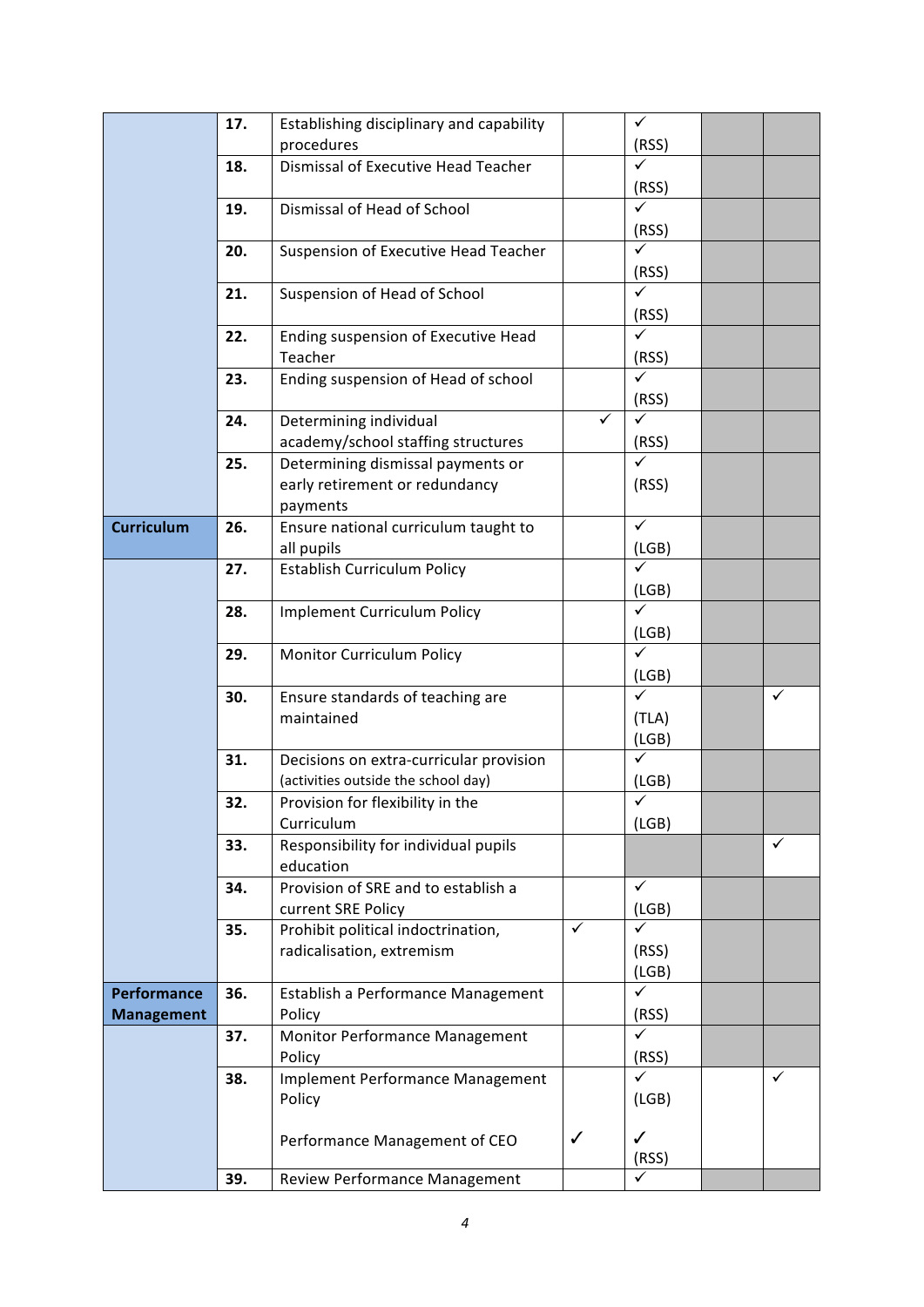|                      |     | Policy as required                                        |              | (RSS)        |   |
|----------------------|-----|-----------------------------------------------------------|--------------|--------------|---|
| <b>Target</b>        | 40. | Set targets for pupil achievement                         |              | ✓            |   |
| <b>Setting</b>       |     |                                                           |              | (TLA)        |   |
|                      |     |                                                           |              | (LGB)        |   |
|                      | 41. | Set targets for pupil attendance                          |              | $\checkmark$ |   |
|                      |     |                                                           |              | (TLA)        |   |
|                      |     |                                                           |              | (LGB)        |   |
| <b>Discipline</b>    | 42. | <b>Establish Discipline Policy</b>                        |              | ✓            |   |
| and                  |     |                                                           |              | (LGB)        |   |
| <b>Exclusions</b>    |     |                                                           |              |              |   |
|                      | 43. | Review the use of exclusion and to                        |              | $\checkmark$ |   |
|                      |     | confirm/not confirm fixed term (over                      |              | (LGB)        |   |
|                      |     | 15 days) or permanent exclusion                           |              |              |   |
|                      | 43. | Direct re-instatement of excluded                         |              | $\checkmark$ |   |
|                      |     | pupils                                                    |              | (LGB)        |   |
| <b>Admissions</b>    | 44. | Consult annually before setting an                        |              | $\checkmark$ |   |
|                      |     | Individual Academy Admissions Policy                      |              | (LGB)        |   |
|                      | 45. | Establish an individual Academy                           |              | $\checkmark$ |   |
|                      |     | <b>Admissions Policy</b>                                  |              | (LGB)        |   |
|                      | 46. | Admission applications and related                        |              | $\checkmark$ |   |
|                      |     | decisions                                                 |              | (LGB)        |   |
|                      | 47. | Appeal to the Secretary of State                          |              | ✓            |   |
|                      |     | against directions to admit pupils                        |              | (TLA)        |   |
| <b>RE</b>            | 48. | <b>Establish RE Policy and ensuring</b>                   |              | ✓            |   |
|                      |     | provision of RE                                           |              | (LGB)        |   |
| <b>Collective</b>    | 49. | Determining arrangements for daily                        |              | $\checkmark$ |   |
| Worship              |     | collective worship                                        |              | (LGB)        |   |
|                      | 50. | Ensuring all pupils take part in daily                    |              |              | ✓ |
|                      |     | collective worship                                        |              |              |   |
| Sites,               | 51. | Ensuring the MAT has adequate                             |              | $\checkmark$ |   |
| <b>Buildings and</b> |     | insurance cover to support its                            |              | (RSS)        |   |
| <b>Insurance</b>     |     | activities. Including buildings and                       |              | (FSD)        |   |
|                      |     | contents, business interruption,                          |              |              |   |
|                      |     | employer and public liability cover,                      |              |              |   |
|                      |     | vehicle cover.                                            |              |              |   |
|                      | 52. | Undertaking risk assessments to                           | ✓            |              |   |
|                      |     | determine adequate insurance is in                        |              |              |   |
|                      |     | place                                                     |              | $\checkmark$ |   |
|                      | 53. | Determining academy building<br>development strategy plan |              | (RSS)        |   |
|                      | 54. | Procuring and maintaining buildings                       |              | ✓            |   |
|                      |     | and developing funded maintenance                         |              | (RSS)        |   |
|                      |     | plan                                                      |              |              |   |
| <b>Health and</b>    | 55. | <b>Establish Health and Safety Policy</b>                 | $\checkmark$ |              |   |
| <b>Safety</b>        |     |                                                           |              |              |   |
|                      | 56. | Ensuring H+S regulations are followed                     |              |              | ✓ |
|                      |     | - including medical conditions                            |              |              |   |
| <b>School</b>        | 57. | Publishing proposal to change category                    | $\checkmark$ |              |   |
| Organisation         |     | of academy                                                |              |              |   |
|                      | 58. | Set times of academy sessions and                         |              | ✓            |   |
|                      |     | dates of academy terms and holidays                       |              | (LGB)        |   |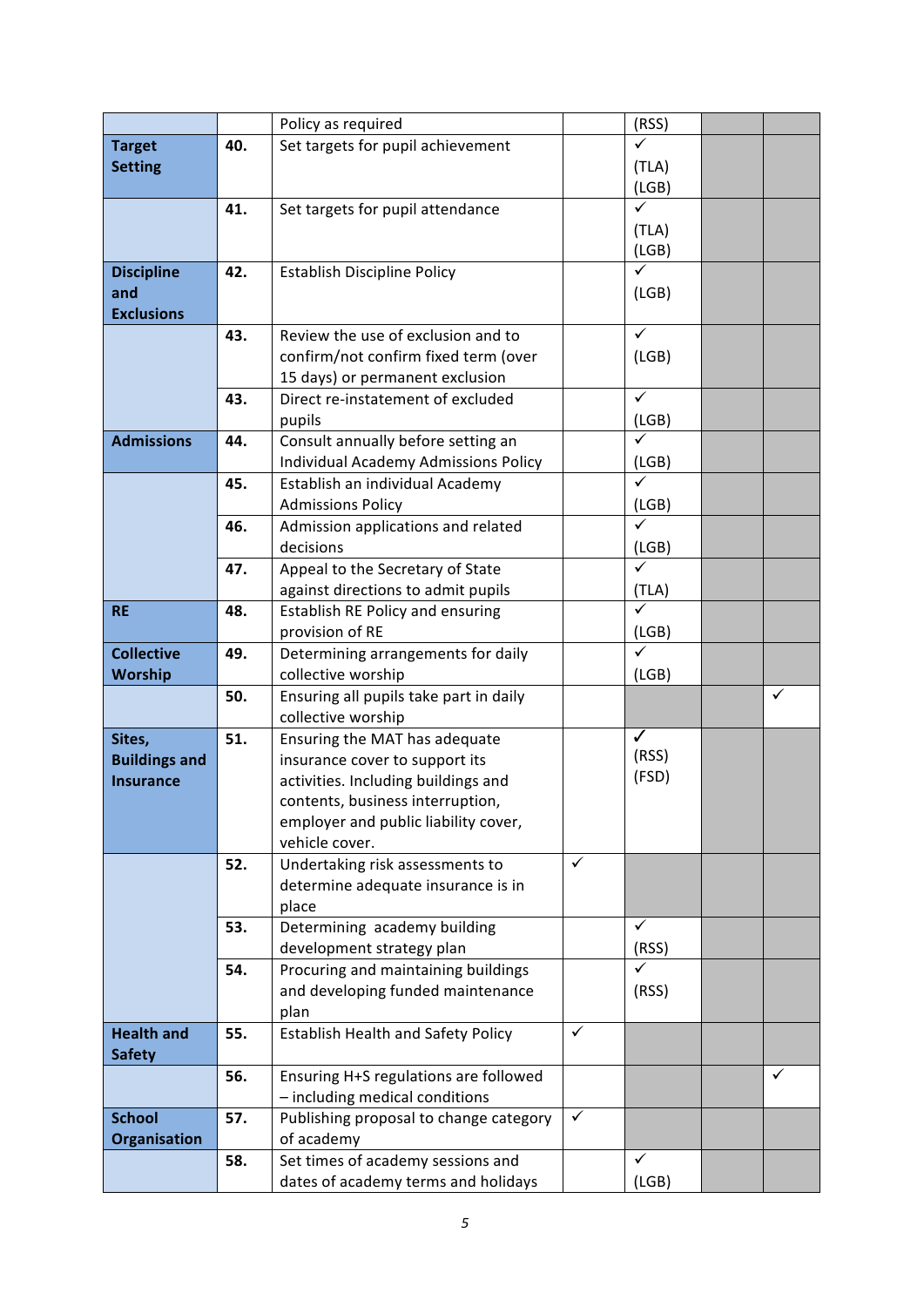|                                        | 59. | Ensuring the academy has 380 sessions                                 |              | $\checkmark$ | ✓ |
|----------------------------------------|-----|-----------------------------------------------------------------------|--------------|--------------|---|
|                                        |     | in an academic year                                                   |              | (LGB)        |   |
|                                        | 60. | Ensuring the academy has a response                                   |              | ✓            |   |
|                                        |     | to an OFSTED action plan                                              |              | (LGB)        |   |
|                                        |     |                                                                       |              | (TLA)        |   |
| <b>Parental</b>                        | 61. | Prepare and publish relevant individual                               |              | $\checkmark$ |   |
| <b>Information</b>                     |     | academy information e.g. prospectus                                   |              | (LGB)        |   |
|                                        | 62. | Ensuring individual academy website                                   |              | $\checkmark$ |   |
|                                        |     | complies with statutory requirements                                  |              | (LGB)        |   |
|                                        |     |                                                                       |              |              |   |
|                                        |     | Ensuring MAT website complies with                                    |              | ✓<br>(Au)    |   |
|                                        |     | statutory requirements                                                |              |              |   |
|                                        | 63. | Ensuring provision of FSM to pupils                                   |              |              | ✓ |
|                                        |     | meeting criteria                                                      |              | $\checkmark$ |   |
|                                        | 64. | Adopt and review academy home                                         |              | (LGB)        |   |
|                                        | 65. | school agreement<br>Appointment and removal of Chair of               | $\checkmark$ |              |   |
| <b>Governance</b><br><b>Procedures</b> |     | <b>Directors</b>                                                      |              |              |   |
|                                        | 66. | Appointment and removal of Chair of                                   | $\checkmark$ |              |   |
|                                        |     | LGAB                                                                  |              |              |   |
|                                        | 67. | Appoint and dismiss Clerk to the Board                                | $\checkmark$ |              |   |
|                                        |     | of Directors (Governance Officer)                                     |              |              |   |
|                                        | 68  | Hold at least three Board of Directors                                | $\checkmark$ |              |   |
|                                        |     | meetings per year                                                     |              |              |   |
|                                        | 69. | Appointment and removal of co-opted                                   | $\checkmark$ |              |   |
|                                        |     | directors                                                             |              |              |   |
|                                        | 70. | Intentionally blank                                                   |              |              |   |
|                                        | 71. | Appoint and remove LGAB governors                                     | $\checkmark$ |              |   |
|                                        | 72. | Establish Register of directors/LGAB                                  | $\checkmark$ |              |   |
|                                        | 73. | <b>Business/Pecuniary interests</b>                                   | $\checkmark$ | $\checkmark$ |   |
|                                        |     |                                                                       |              | (Au)         |   |
|                                        | 74. | Establish and approve governance                                      | $\checkmark$ | ✓            |   |
|                                        |     | expenses scheme                                                       | ✓            | (FSD)        |   |
|                                        | 75. | Regulate governance procedures                                        |              |              |   |
| <b>Extended</b>                        | 76. | (when not set out in law)<br>Decide if and what additional activities |              | $\checkmark$ |   |
| <b>Services</b>                        |     | should be offered to pupils and parents                               |              | (LGB)        |   |
|                                        | 77. | Establish and deliver additional                                      |              | $\checkmark$ |   |
|                                        |     | services as required (such as breakfast                               |              | (LGB)        |   |
|                                        |     | club, parents learning etc)                                           |              |              |   |
|                                        | 78. | Cease providing additional extended                                   |              | $\checkmark$ |   |
|                                        |     | services                                                              |              | (LGB)        |   |
| <b>MAT Status</b>                      | 79. | To consider MAT expansion                                             | ✓            |              |   |
|                                        |     | opportunities                                                         |              |              |   |
|                                        | 80. | To consider requests from other                                       | $\checkmark$ |              |   |
|                                        |     | settings to join MAT                                                  |              |              |   |
|                                        | 81. | To leave the MAT                                                      | $\checkmark$ |              |   |
| Improvement                            | 82. | Establish academy Improvement                                         |              | $\checkmark$ |   |
| <b>Planning</b>                        |     | Planning Framework and review                                         |              | (A  )        |   |
|                                        |     | academy self-evaluation priorities and                                |              |              |   |
|                                        |     | actions to address                                                    |              |              |   |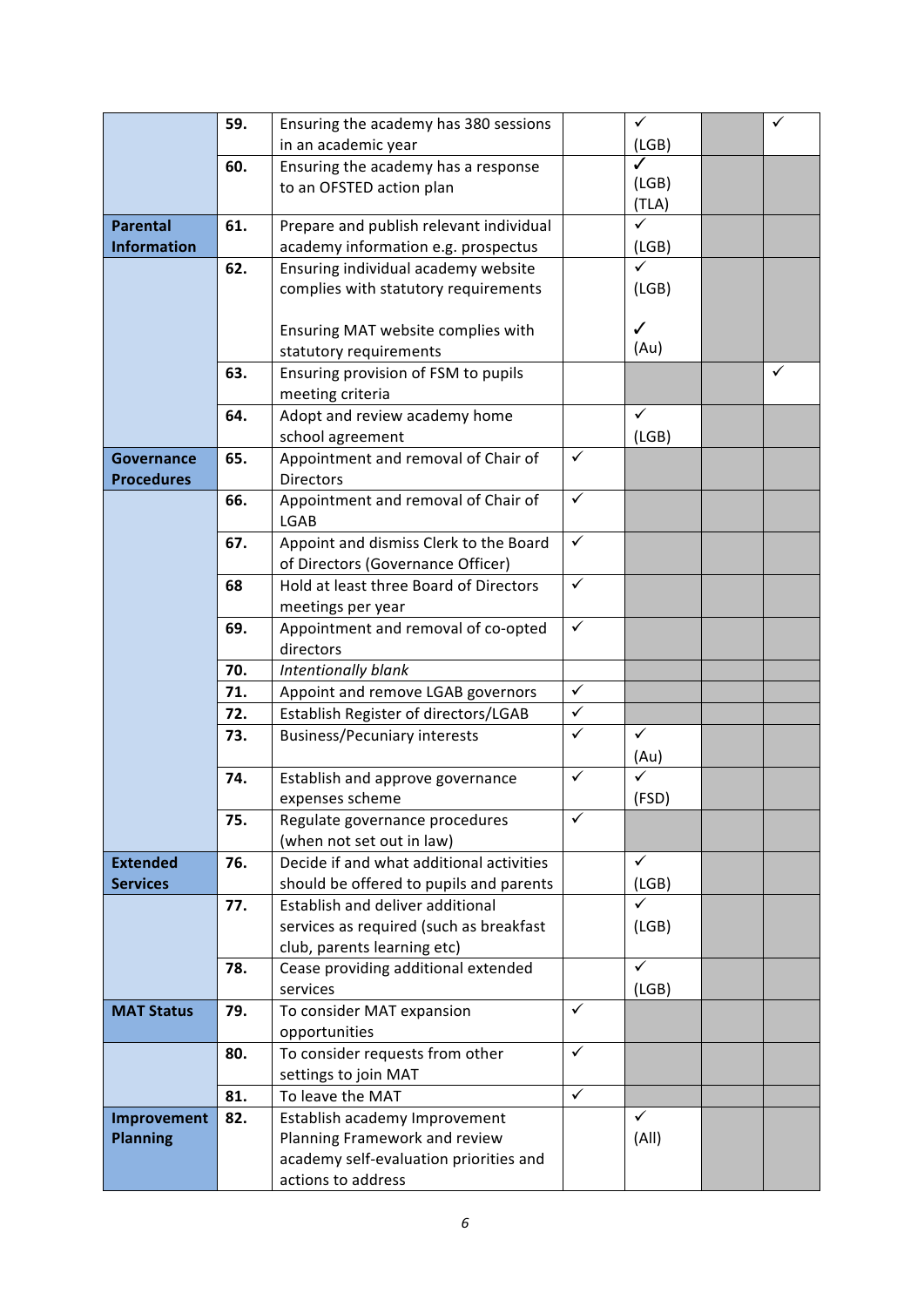|                  | 83. | Formulate, monitor and action Self     |       |  |
|------------------|-----|----------------------------------------|-------|--|
|                  |     | Evaluation priorities for individual   | (LGB) |  |
|                  |     | academies                              |       |  |
|                  | 84. | Plan Interventions if improvement plan |       |  |
|                  |     | actions are not leading to better      | (TLA) |  |
|                  |     | achievement outcomes for pupils        |       |  |
| <b>Ethos and</b> | 85. | Establish individual academy specific  |       |  |
| individuality    |     | aims and vision                        | (LGB) |  |
|                  | 86. | Monitor ethos of individual academy    |       |  |
|                  |     | and regularly report to Board of       | (LGB) |  |
|                  |     | <b>Directors</b>                       |       |  |
|                  | 87. | Maintain local distinctiveness through |       |  |
|                  |     | responding to needs of community       | (LGB) |  |

To be reviewed annually by the full Board of Directors and required amendments made in response to new legal and statutory duties.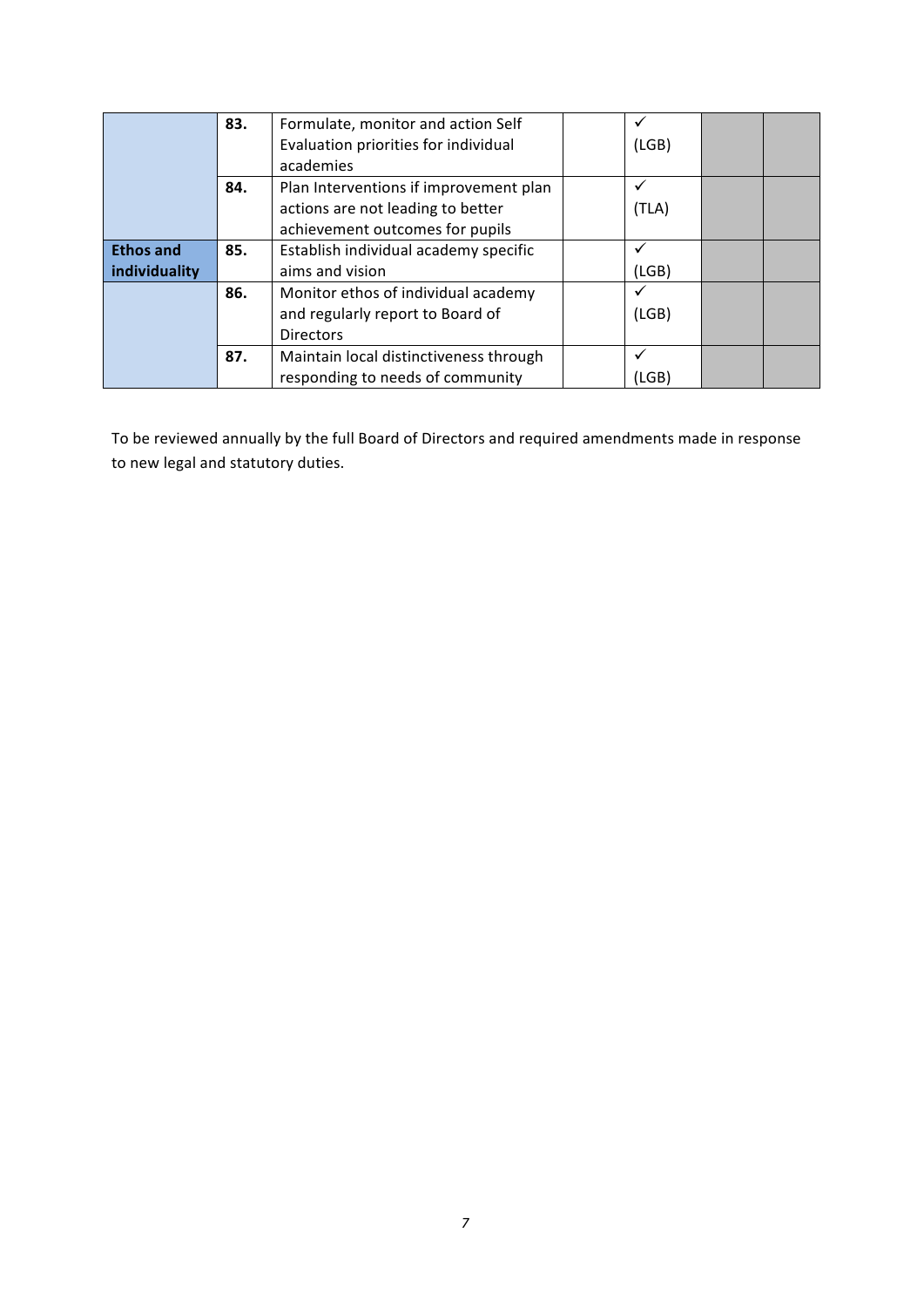#### **Part B - Decision Planner for Church Variation - Delegation**



Scheme of delegation for governance of converter Church of England Academies in 'Community' led MATs; intended as a 'variation' of (or addition to) the MAT's normal scheme of delegation for local governance.

Aims:

- To ensure that the education in the school continues to promote life in all its fullness for all children
- To ensure the continuing involvement of the Diocese of Truro in ensuring that the Academy is governed in accordance with the principles of the Church of England
- To protect, project and develop the Christian character and distinctiveness of the Church of England Academy in partnership with the church at Parish, Deanery and Diocesan level
- To clarify the respective roles of the Diocesan Board of Education and Askel Veur (The Diocese of Truro's Academies Umbrella Trust), the MAT Board and the Local Governance of the Church of England Academy.

| <b>Key</b>        |  |
|-------------------|--|
| <b>Decides</b>    |  |
| Must be consulted |  |

| <b>PART B</b>        |      | <b>Decision Planner for Church Variation - Delegation</b> |             |              |              |
|----------------------|------|-----------------------------------------------------------|-------------|--------------|--------------|
| <b>Function</b>      | Code | Task/area of responsibility                               | <b>LGAB</b> | <b>MAT</b>   | <b>DBE</b>   |
|                      |      |                                                           |             | <b>Board</b> | <b>Askel</b> |
|                      |      |                                                           |             |              | Veur         |
| <b>Structure and</b> | 1.   | Develop and approve scheme of delegation                  |             |              |              |
| <b>Delegation</b>    |      | for the governance of Church of England                   |             |              |              |
|                      |      | Academy within Community MAT                              |             |              |              |
|                      | 2.   | Make changes to the local governance                      |             |              |              |
|                      |      | structure of the Church of England Academy                |             |              |              |
|                      |      | Trust within the MAT                                      |             |              |              |
|                      | 3.   | Exercise the scheme of delegation and                     |             |              |              |
|                      |      | ensure responsibility for key functions is                |             |              |              |
|                      |      | performed and communicated appropriately                  |             |              |              |
| Appointment          | 4.   | Appoint/remove Foundation Governors                       |             |              |              |
| and Removal          |      |                                                           |             |              |              |
| of Foundation        |      |                                                           |             |              |              |
| <b>Governors</b>     |      |                                                           |             |              |              |
| Appointment          | 5.   | Appoint the head teacher / head of school of              |             |              |              |
| οf                   |      | the Academy, ensuring leadership of the                   |             |              |              |
| <b>Head teacher</b>  |      | Christian ethos of the school                             |             |              |              |
| Appointment          | 6.   | Appoint other teaching and non-teaching                   |             |              |              |
| of other staff       |      | staff of the Academy, ensuring support for                |             |              |              |
|                      |      | the Christian ethos of the school                         |             |              |              |
| <b>Admissions</b>    | 7.   | The Admissions Authority of a Church of                   |             |              |              |
|                      |      | England Academy has a statutory                           |             |              |              |
|                      |      | responsibility to consult with the Diocesan               |             |              |              |
|                      |      | <b>Board of Education</b>                                 |             |              |              |
| <b>SIAMS</b>         | 8.   | Ensure that the Academy continues to                      |             |              |              |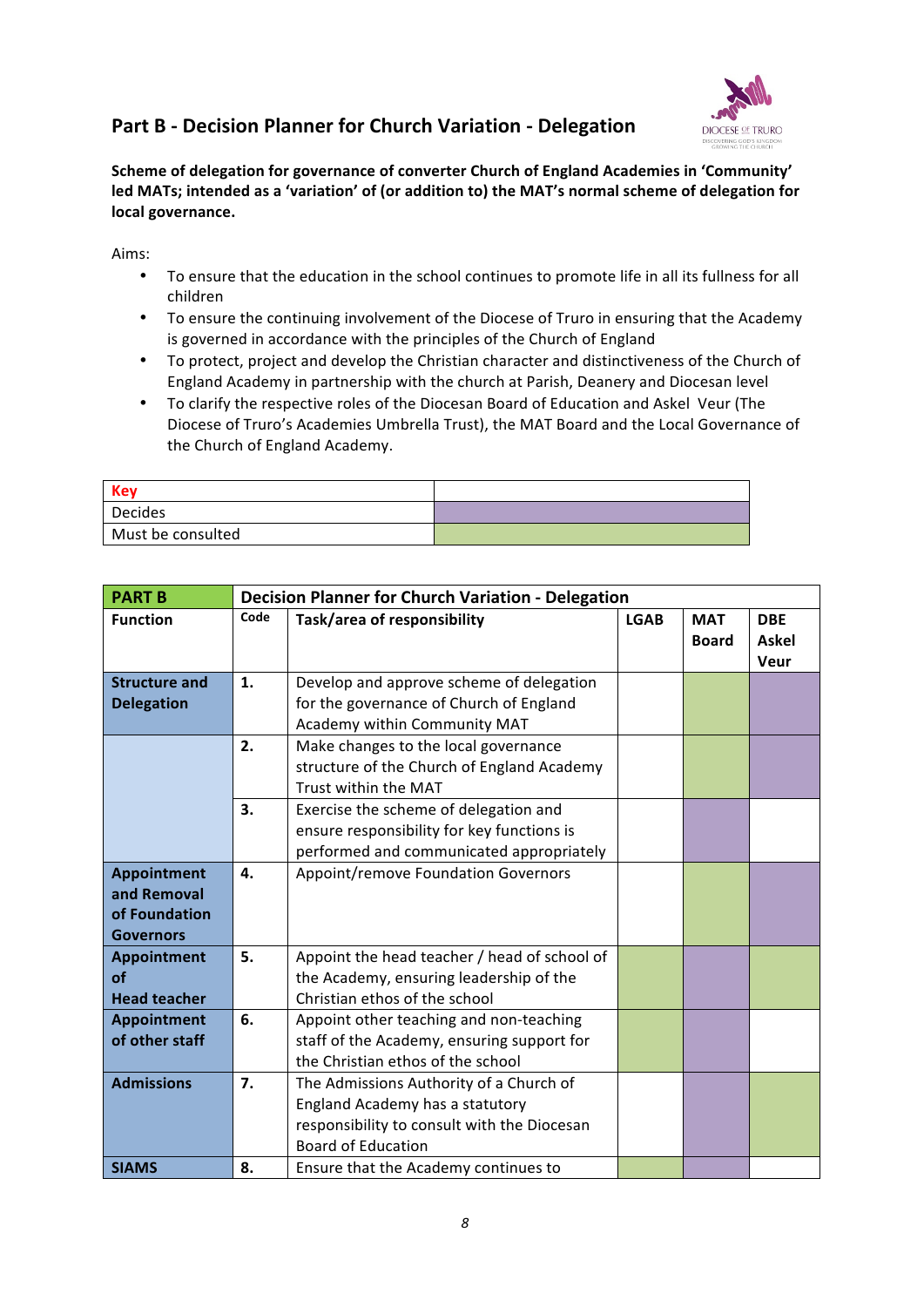|                      |     | strongly demonstrate its distinctiveness as a |  |  |
|----------------------|-----|-----------------------------------------------|--|--|
|                      |     | Church School as evaluated by SIAMS           |  |  |
| <b>RE</b>            | 9.  | Ensure the effectiveness of RE teaching in    |  |  |
|                      |     | the Academy and disseminate good practice     |  |  |
|                      |     | across the MAT                                |  |  |
| <b>Worship</b>       | 10. | Ensure the effectiveness of collective        |  |  |
|                      |     | worship in the Academy, and disseminate       |  |  |
|                      |     | good practice across the MAT                  |  |  |
| <b>SMSC</b>          | 11. | Ensure the effectiveness of the curriculum in |  |  |
|                      |     | SMSC development and disseminate good         |  |  |
|                      |     | practice across the MAT                       |  |  |
| <b>MAT</b> and       | 12. | Ensure that activities required to uphold the |  |  |
| <b>Academy</b>       |     | Christian ethos of the Academy is             |  |  |
| <b>Budget</b>        |     | appropriately resourced                       |  |  |
| <b>Communication</b> | 13. | Ensure that the Academy's Christian           |  |  |
|                      |     | distinctiveness is reflected in all           |  |  |
|                      |     | communications                                |  |  |
| Parish, Deanery      | 14. | Ensure a close working relationship between   |  |  |
| and Diocese          |     | Academy, Parish, and Diocese                  |  |  |

To be reviewed annually by the full Board of Directors in consultation with Diocese of Truro/Askel Veur and agree any required amendments to be made in response to new legal and statutory duties.

#### **Part C - Decision Planner for Central/LGAB or School Additional Responsibilities - Delegation**

Additional specific tasks and responsibilities are also delegated to the Central MAT operational team or LGAB. This decision planner shows the delegation level for these elements.

| <b>PART C</b>   |                   | <b>Decision Planner for Central/LGAB Additional Responsibilities -</b> |                  |                                |  |  |
|-----------------|-------------------|------------------------------------------------------------------------|------------------|--------------------------------|--|--|
|                 | <b>Delegation</b> |                                                                        |                  |                                |  |  |
| <b>Function</b> | Code              | Task/Service/Area of Responsibility                                    | Central<br>(MAT) | <b>Delegated</b><br>(Sch/LGAB) |  |  |
| <b>Finance</b>  | 1.                | <b>Budget modelling</b>                                                | ✓                |                                |  |  |
|                 | 2.                | Financial strategy setting                                             | ✓                |                                |  |  |
|                 | 3.                | <b>Business financial decisions</b>                                    | ✓                |                                |  |  |
|                 | 4.                | Termly budget monitoring                                               | ✓                |                                |  |  |
|                 | 5.                | Responsible officer checks                                             | ✓                |                                |  |  |
|                 | 6.                | Accounting officer service                                             |                  |                                |  |  |
|                 | 7.                | Annual audit                                                           | ✓                |                                |  |  |
|                 | 8.                | Pensions audit                                                         | ✓                |                                |  |  |
|                 | 9.                | Charity commission compliance                                          | ✓                |                                |  |  |
|                 | 10.               | EFA compliance                                                         |                  |                                |  |  |
|                 | 11.               | Operational resourcing                                                 | ✓                |                                |  |  |
|                 | 12.               | In term budget monitoring                                              | ✓                |                                |  |  |
|                 | 13.               | Finance service level agreement                                        | ✓                |                                |  |  |
|                 | 14.               | Payroll services                                                       |                  |                                |  |  |
|                 | 15.               | Economy, efficiency and effectiveness                                  | ✓                |                                |  |  |
|                 | 16.               | <b>Business continuity planning</b>                                    |                  |                                |  |  |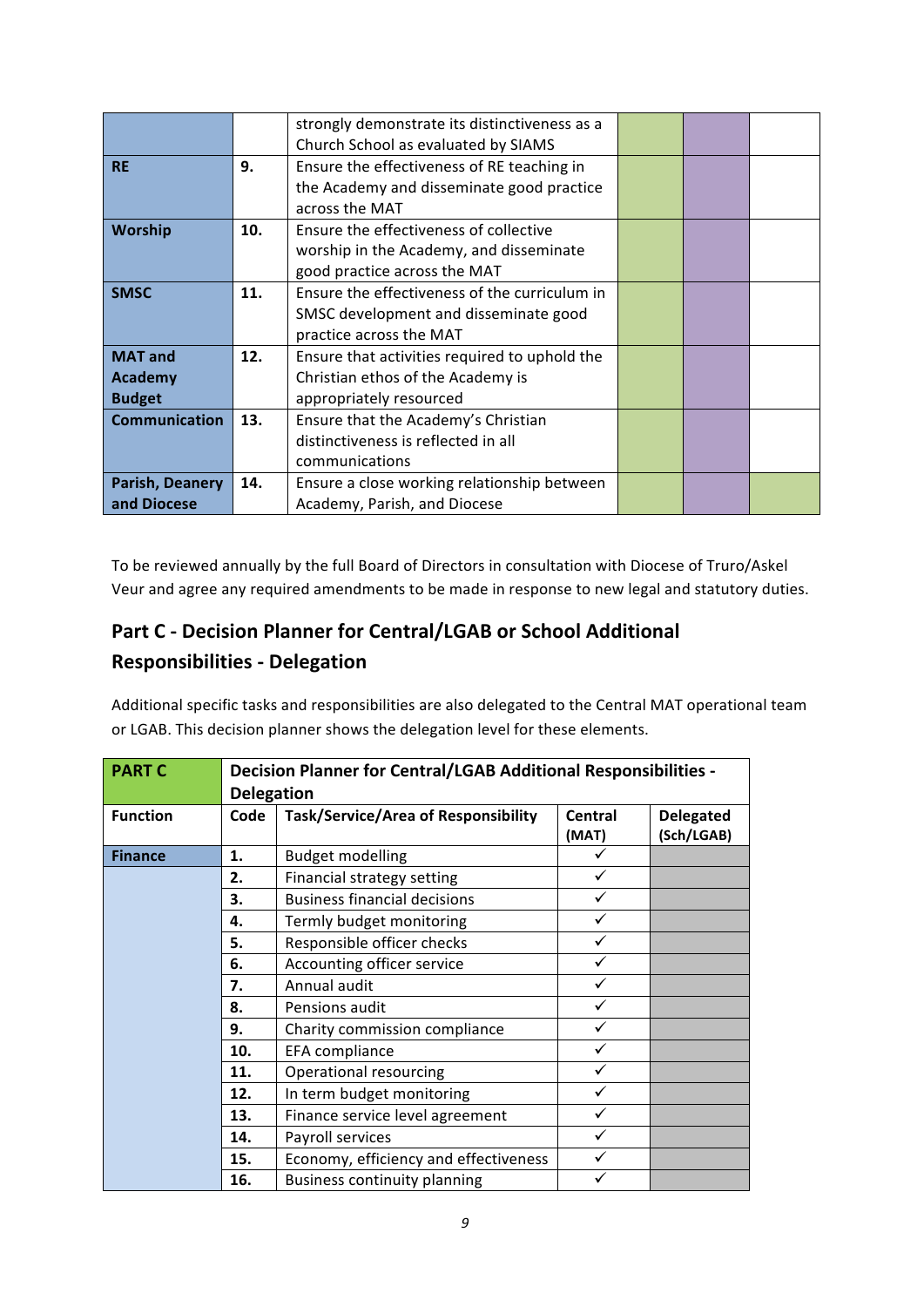|                       | 17. | Finance policy making                | $\checkmark$       |              |
|-----------------------|-----|--------------------------------------|--------------------|--------------|
| <b>Leading</b>        | 18. | Strategic direction                  |                    |              |
| <b>Support</b>        |     |                                      |                    |              |
| <b>Services</b>       |     |                                      |                    |              |
|                       | 19. | Leadership                           | ✓                  |              |
|                       | 20. | Appropriate use of public funds      | $\checkmark$       |              |
|                       | 21. | Operational effectiveness            |                    | ✓            |
|                       | 22. | Service co-ordination                | $\checkmark$       |              |
|                       | 23. | Policy. procedure and process        | ✓                  | ✓            |
|                       | 24. | Legal, ethical and social context of |                    |              |
|                       |     | governance                           |                    |              |
|                       | 25. | Safeguarding officer services        | ✓                  |              |
|                       | 26. | Professional values and ethics       | ✓                  |              |
|                       | 27. | Research and development             | $\checkmark$       |              |
| <b>Human</b>          | 28. | Contracts                            | ✓                  |              |
| <b>Resources</b>      |     |                                      |                    |              |
|                       | 29. | HR management                        | $\checkmark$       |              |
|                       | 30. | School/trust design                  | ✓                  |              |
|                       | 31. | Work force planning                  | $\checkmark$       |              |
|                       | 32. | Performance management               | $\checkmark$ (SLT) | ✓            |
|                       | 33. | Continuing professional development  | $\checkmark$ (SLT) |              |
|                       | 34. | Job descriptions                     | ✓                  |              |
|                       | 35. | <b>Teaching Staff recruitment</b>    |                    | ✓            |
|                       | 36. | Leadership recruitment               | $\checkmark$       |              |
|                       | 37. | HR service level agreement           | $\checkmark$       |              |
|                       | 38. | Safeguarding checks (DBS, List 99)   |                    | ✓            |
|                       | 39. | HR policy making                     | $\checkmark$       |              |
| <b>Premises</b>       | 40. | Insurance                            | $\checkmark$       |              |
|                       | 41. | Space planning                       | ✓                  |              |
|                       | 42. | Strategic capital planning           | $\checkmark$       |              |
|                       | 43. | Property compliance service          | $\checkmark$       | ✓            |
|                       | 44. | Major project management             | ✓                  |              |
|                       | 45. | Minor project management             |                    |              |
|                       | 46. | Catering/kitchen maintenance         | ✓                  |              |
|                       | 47. | Site operational management          |                    | ✓            |
|                       | 48. | Cleaning and caretaking service      | $\checkmark$       |              |
|                       | 49. | Security arrangements                |                    | ✓            |
|                       | 50. | Operational energy management        |                    | ✓            |
|                       | 51. | Catering contract                    | $\checkmark$       | ✓            |
|                       | 52. | Strategic energy management          | ✓                  |              |
|                       | 53. | Grounds maintenance                  |                    | $\checkmark$ |
|                       | 54. | IT Infra structure management        | $\checkmark$       |              |
|                       | 55. | Risk register                        | ✓                  | ✓            |
|                       | 56. | Critical incident planning           | ✓                  | ✓            |
|                       | 57. | Disaster recovery service            | $\checkmark$       | ✓            |
|                       | 58. | Premises policy making               | ✓                  |              |
| <b>Legal Services</b> | 59. | Legal service level agreement        | ✓                  |              |
|                       | 60. | Employment law compliance            | $\checkmark$       |              |
|                       | 61. | Legal claims                         | ✓                  |              |
| <b>Health and</b>     | 62. | Operational health and safety        | $\checkmark$       | $\checkmark$ |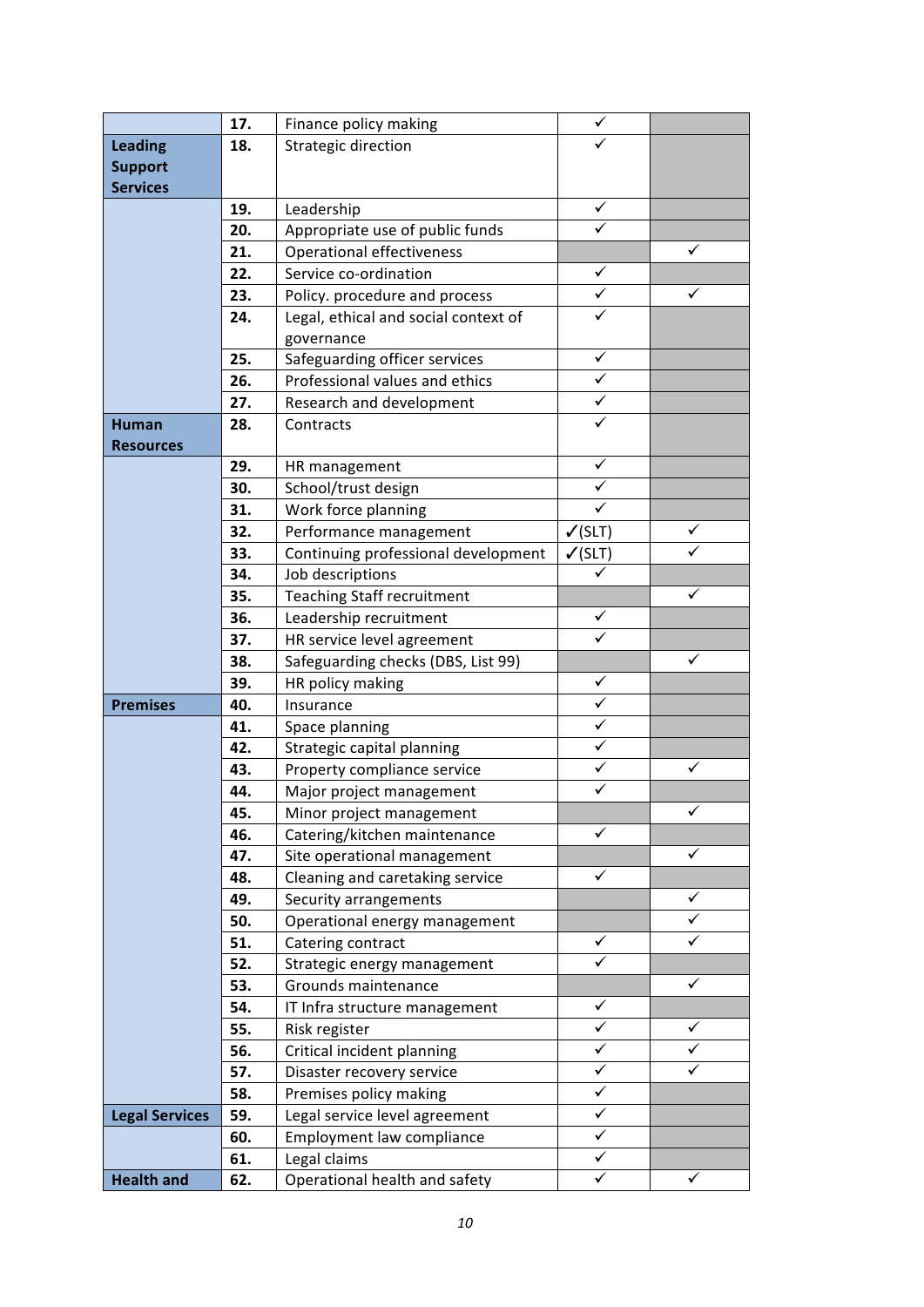| <b>Safety</b>      |      |                                        |              |                          |
|--------------------|------|----------------------------------------|--------------|--------------------------|
|                    | 63.  | Strategic health and safety            | ✓            |                          |
|                    |      | management (including policy)          |              |                          |
|                    | 64.  | Health and safety training co-         | ✓            |                          |
|                    |      | ordination                             |              |                          |
|                    | 65.  | Health and safety compliance service   | $\checkmark$ |                          |
|                    | 66.  | Fire risk assessment                   | $\checkmark$ | ✓                        |
|                    | 67.  | Asbestos risk management               | ✓            |                          |
|                    | 68.  | Accident reporting                     | ✓            | ✓                        |
|                    | 69.  | Staff health and well being            |              | ✓                        |
|                    | 70.  | Intentionally blank                    |              |                          |
| <b>Educational</b> | 71.  | <b>Executive Head teacher services</b> | ✓            |                          |
| <b>Services</b>    |      |                                        |              |                          |
|                    | 72.  | Improvement officer facilitation       | ✓            |                          |
|                    | 73.  | Head teacher support                   | $\checkmark$ |                          |
|                    | 74.  | Attendance officer support             |              |                          |
|                    | 75.  | School improvement strategy            | ✓            | ✓                        |
|                    | 76.  | IT educational development             |              | ✓                        |
|                    | 77.  | Curriculum policy making               |              |                          |
|                    | 78.  | Statutory educational compliance       | ✓            |                          |
|                    | 79.  | Educational risk assessment            |              | ✓                        |
|                    | 80.  | School organisation                    | ✓            |                          |
| Procurement        | 81.  | Procurement strategy                   | $\checkmark$ |                          |
|                    | 82.  | Tender management                      | ✓            |                          |
|                    | 83.  | <b>Operational Purchasing</b>          | $\checkmark$ |                          |
|                    | 84.  | Benchmarking                           | ✓            |                          |
|                    | 85.  | Best value compliance                  | ✓            |                          |
|                    | 86.  | Collaborative buying                   | ✓            |                          |
|                    | 87.  | Contractor and supplier management     | $\checkmark$ |                          |
|                    | 88.  | Intentionally blank                    |              |                          |
|                    | 89.  | Statutory frameworks and legislation   | ✓            |                          |
|                    |      | including OJEU                         |              |                          |
|                    | 90.  | Procurement policy making              | ✓            |                          |
| <b>Admin</b>       | 91   | Information management system          |              |                          |
| <b>Systems</b>     |      |                                        |              |                          |
|                    | 92.  | Asset management (Parago)              | ✓            |                          |
|                    | 93.  | Pupil data management                  | ✓            | ✓                        |
|                    | 94.  | Data security                          | ✓            |                          |
|                    | 95.  | Data recovery services                 | $\checkmark$ | ✓                        |
| <b>Marketing</b>   | 96.  | Strategy                               | ✓            |                          |
|                    | 97.  | Brand management                       | $\checkmark$ |                          |
|                    | 98.  | Communication and promotions           | ✓            | ✓                        |
|                    | 99.  | Income generation                      | ✓            |                          |
| <b>Admissions</b>  | 100. | Admissions policy making               | ✓            | Passed to                |
|                    |      |                                        |              | schools to<br>approve on |
|                    |      |                                        |              | behalf of BoD            |
|                    | 101. | Admissions appeals                     |              | ✓                        |

To be reviewed annually by the full Board of Directors and required amendments made in response to new legal and statutory duties.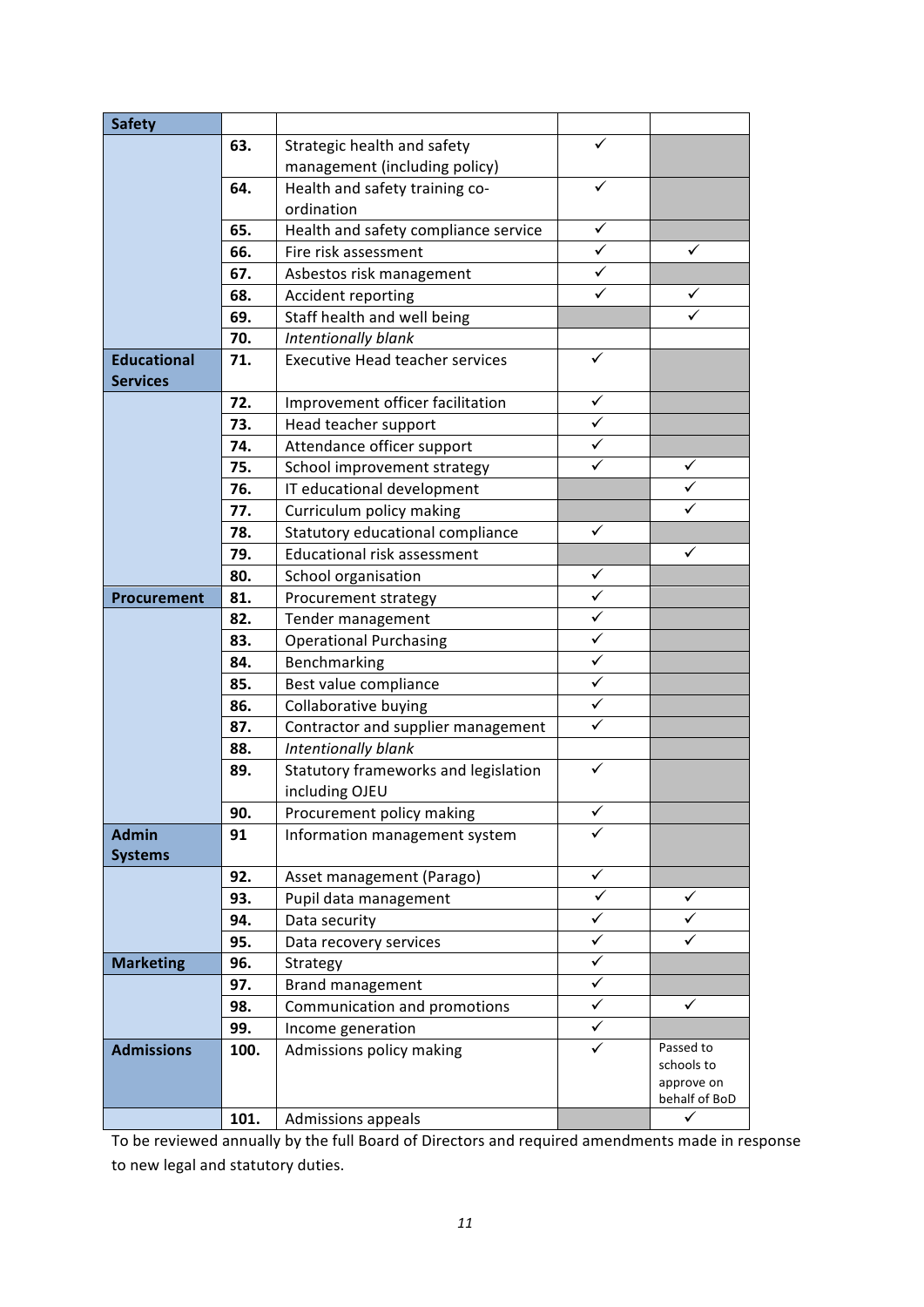### Part D - Decision Planner for Central MAT/School Extended Health and Safety **– Delegation**

The MAT Assistant Business Manager has responsibility for leading and co-ordinating Central H+S operations. Regular half termly liaison with Heads of School and LGAB leads is part of the ongoing system to ensure H+S response and compliance is effective.

| <b>PART D</b>                                  |          |                                                                                                                            |                              |             |                           |
|------------------------------------------------|----------|----------------------------------------------------------------------------------------------------------------------------|------------------------------|-------------|---------------------------|
| <b>Function</b>                                | Code     | Task/area of responsibility                                                                                                | Central<br><b>MAT</b>        | <b>LGAB</b> | <b>School</b><br>(HoS/HT) |
| Audit,<br><b>Policy and</b><br><b>Training</b> | 1.       | External H+S audit arrangements -<br>scheduled monitoring                                                                  | ✓                            |             |                           |
|                                                | 2.       | External audit - implementing and<br>monitoring action points                                                              | $\checkmark$                 |             |                           |
|                                                | 3.<br>4. | Annual H+S policy<br>Annual H+S procedures and<br>compliance with HSE statutory<br>regulations                             | ✓                            |             |                           |
|                                                | 4.<br>5. | Annual H+S training matrix<br>Co-ordinating and Implementing H+S<br>training matrix                                        | $\checkmark$<br>$\checkmark$ |             |                           |
|                                                | 6.       | Termly H+S reporting to local<br>governance e.g. through HoS/HT<br>Report to LGAB (reporting by<br>exception only)         |                              | ✓           | ✓                         |
|                                                | 7.       | Termly H+S reporting to MAT Board                                                                                          | ✓                            |             |                           |
| <b>Site</b><br><b>Checks</b>                   | 8.       | Termly site and premises H+S visits<br>and internal reporting                                                              | ✓                            |             |                           |
|                                                | 9.       | Implementing minor remedial action<br>points from termly site visit                                                        |                              |             | ✓                         |
|                                                | 10.      | Implementing major remedial action<br>points from termly site visit                                                        | ✓                            |             |                           |
|                                                | 11.      | Daily/weekly monitoring of H+S<br>reports, visual checks, perimeters and<br>low level ongoing maintenance items            |                              |             | ✓                         |
|                                                | 12.      | Site and premises risk assessment<br>monitoring and updates e.g. visitor<br>arrangements, security, working<br>environment |                              |             |                           |
|                                                | 13.      | Monitoring of site access<br>arrangements including in relation to<br>safeguarding                                         |                              |             |                           |
| <b>Site</b><br>Remedial<br><b>Works</b>        | 14.      | Appointment of approved contractors<br>for minor remedial/improvement<br>works                                             |                              |             |                           |
|                                                | 15.      | Appointment of approved contractors<br>for major remedial/improvement<br>works                                             | ✓                            |             |                           |
| <b>Risk</b>                                    | 16.      | H+S risk assessment training                                                                                               | $\checkmark$                 |             |                           |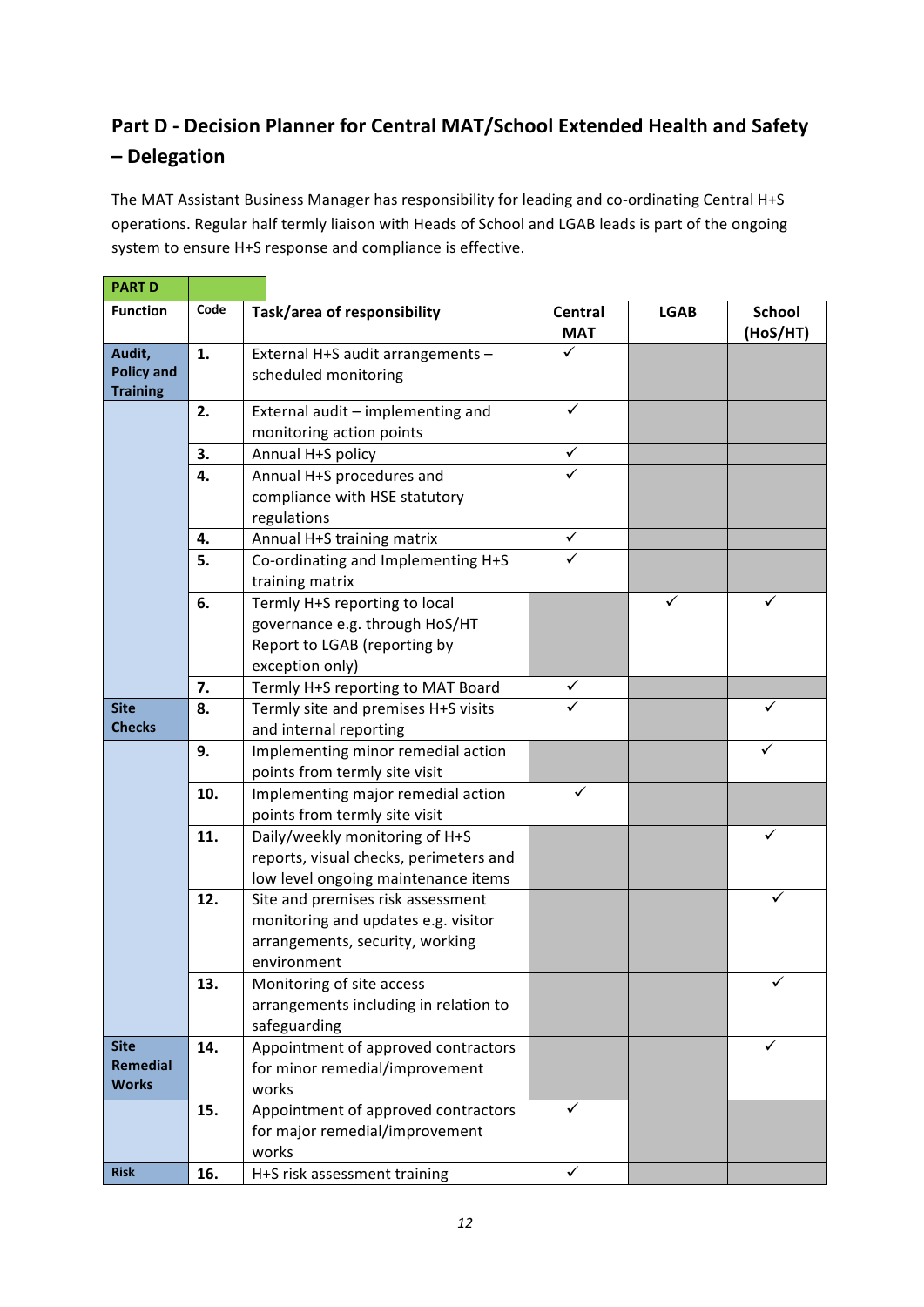| <b>Assessment</b>                    |     | arrangements and guidance updates                                        |   |  |
|--------------------------------------|-----|--------------------------------------------------------------------------|---|--|
|                                      | 17. | Generic risk assessment e.g.                                             |   |  |
|                                      |     | hazardous materials, high level                                          |   |  |
|                                      |     | working, pregnancy (Using EEC Live)                                      |   |  |
|                                      | 18. | Specific risk assessment to individual                                   |   |  |
|                                      |     | school roles, activities or site (Using                                  |   |  |
|                                      |     | EEC Live)                                                                |   |  |
|                                      | 19. | <b>Individual School Risk Assessment</b>                                 |   |  |
|                                      |     | monitoring and implementation                                            |   |  |
|                                      | 20. | Health and Safety compliance board in                                    |   |  |
|                                      |     | individual school established and                                        |   |  |
|                                      |     | updated                                                                  |   |  |
| <b>Property</b><br><b>Compliance</b> | 21. | Commissioning, management and co-                                        | ✓ |  |
| <b>Checks</b>                        |     | ordination of annual PCP scheme                                          |   |  |
|                                      | 22. | Monitoring of PCP reporting for                                          |   |  |
|                                      |     | individual schools                                                       |   |  |
|                                      | 23. | Collective arrangements for PCP                                          | ✓ |  |
|                                      |     | identified remedial works across MAT                                     |   |  |
|                                      | 24. | Monitoring of legionella risk and                                        |   |  |
|                                      |     | water temperatures                                                       |   |  |
|                                      | 25. | Monitoring of emergency lighting                                         |   |  |
|                                      | 26. | Monitoring of alarm testing -                                            |   |  |
|                                      |     | including monitoring of building                                         |   |  |
|                                      |     | evacuation and fire drill procedures                                     |   |  |
|                                      | 27. | Asbestos register monitoring and                                         | ✓ |  |
|                                      |     | asbestos training for reducing risk e.g.                                 |   |  |
| <b>Accident</b>                      |     | to staff, pupil and contractors                                          |   |  |
| monitoring                           | 28. | Recording of accidents and near<br>misses and identified remedial action |   |  |
|                                      |     | to reduce ongoing risk                                                   |   |  |
|                                      | 29. | Overall monitoring of accidents and                                      | ✓ |  |
|                                      |     | near misses and system                                                   |   |  |
|                                      |     | improvements to reduce ongoing risk                                      |   |  |
| <b>Contractors</b>                   | 30. | Low level maintenance contracting                                        |   |  |
|                                      |     | arrangements and quality assurance                                       |   |  |
|                                      |     | monitoring                                                               |   |  |
|                                      | 31. | Arrangement of contractor                                                | ✓ |  |
|                                      |     | appointments for major                                                   |   |  |
|                                      |     | remedial/improvement work                                                |   |  |
|                                      | 32. | Annual approved contractor list                                          | ✓ |  |
| <b>Critical</b>                      | 33. | Emergency plan development and                                           |   |  |
| <b>Incidents</b>                     |     | implementation                                                           |   |  |
|                                      | 34. | Critical incident plan development and                                   | ✓ |  |
|                                      |     | implementation                                                           |   |  |
| <b>Staff</b><br><b>Health</b>        | 35. | Health and Well Being policy                                             |   |  |
| and Well                             |     |                                                                          |   |  |
| <b>Being</b>                         |     |                                                                          |   |  |
|                                      | 36. | Health and well Being strategy                                           |   |  |
|                                      |     | implementation in individual schools                                     |   |  |
|                                      | 37. | Lone working policy and procedures                                       | ✓ |  |